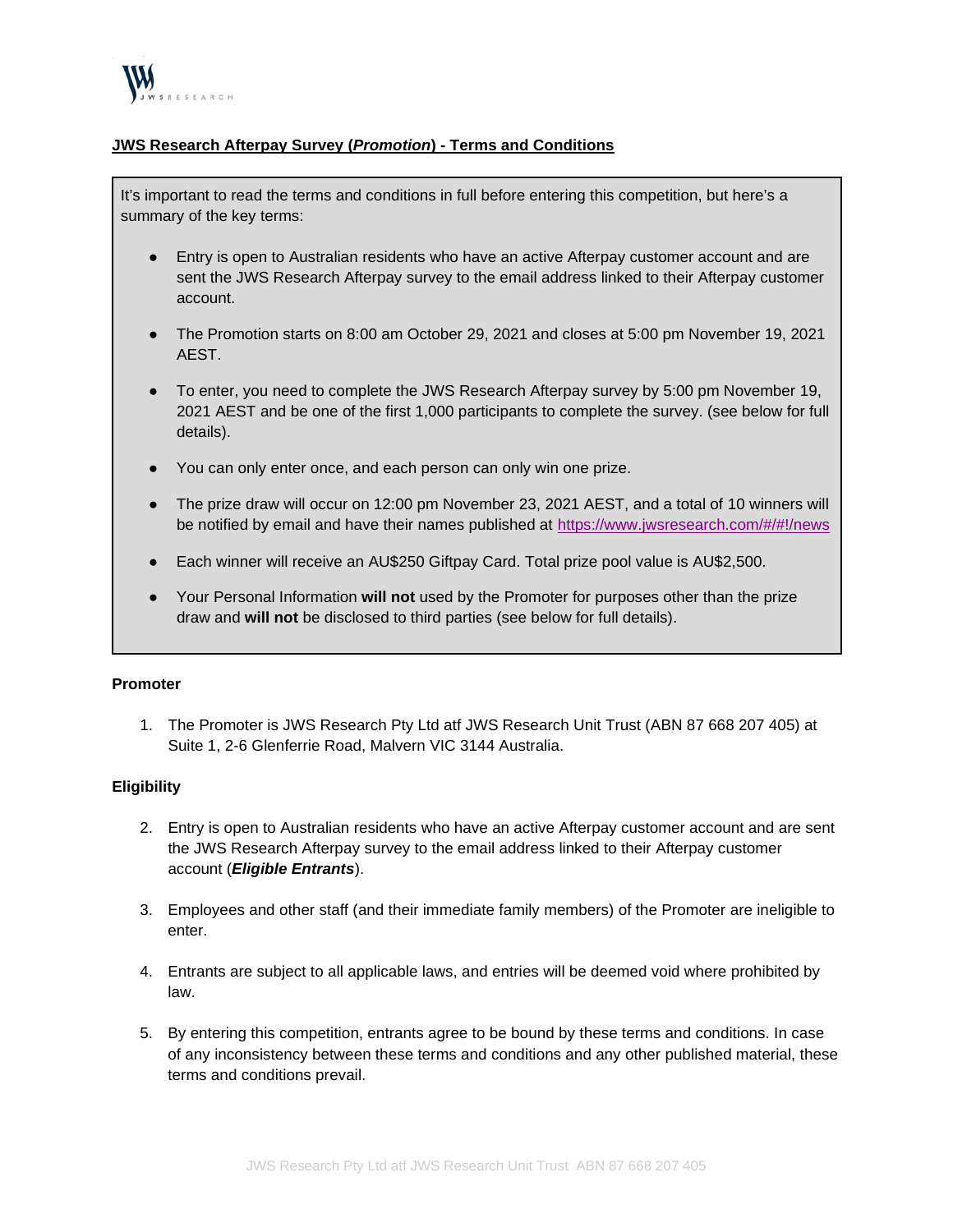

**Entry**

6. The Promotion commences on 8:00 am October 29, 2021 and closes at 5:00 pm November 19, 2021 AEST (*Promotion Period*).

- 7. To enter, Eligible Entrants must complete the JWS Research Afterpay survey sent to the email address linked to their Afterpay customer account by 5:00 pm November 19, 2021 AEST and be amongst the first 1,000 participants. Eligible Entrants may only enter once. Each Eligible Entrant may only be awarded one prize. All entries become the property of the Promoter for use by the Promoter without attribution or compensation.
- 8. Entries that the Promoter suspects to be fraudulent, incomplete, incorrect or misleading, or may damage the Promoter's reputation may be disqualified. Entrants who breach these terms and conditions may be disqualified. The Promoter accepts no responsibility for late, lost or misdirected entries.
- 9. It is the entrant's responsibility to notify the Promoter should their contact details change during the Promotion Period.
- 10. There is no fee to enter this competition.

## **Prizes and winning**

- 11. The random prize draw will take place at 12:00 pm November 22, 2021 AEST at JWS Research, Suite 1, 2-6 Glenferrie Road, Malvern VIC 3144 Australia
- 12. There will be a total of 10 winners, who will be notified by email within 2 business days of the draw date on November 22, 2021. Winners' names will be published within 2 business days of the draw date on November 22, 2021 on<https://www.jwsresearch.com/#/#!/news> for at least 28 days.
- 13. Winners will receive an AU\$250 Giftpay Gift Card. Total prize pool value is AU\$2,500. Prizes are subject to any terms and conditions (which may be notified to winners upon confirmation of the award of the prize).
- 14. Lost, mutilated, or stolen vouchers will not be replaced. The voucher will expire at least 36 months from the issue date. Redemption is subject to the terms and conditions of the issuer (https://openmyegift.com/).
- 15. If there any prizes remain unclaimed after reasonable attempts to contact a winner, this will be published 30 days after the initial prize draw on November 22, 2021. A subsequent unclaimed prize draw will be conducted at 12:00 pm December 14, 2021 AEST at Telads Australia Pty Ltd, 123 Margaret St Toowoomba QLD 4350 Australia. Any redraw winner will be notified by email within 2 business days of the unclaimed prize draw on December 14, 2021 and will have their name published on<https://www.jwsresearch.com/#/#!/news> for at least 30 days.
- 16. The Promoter may request reasonable identification from winners to confirm their identity and eligibility to enter. Any failure to do so may result in disqualification.